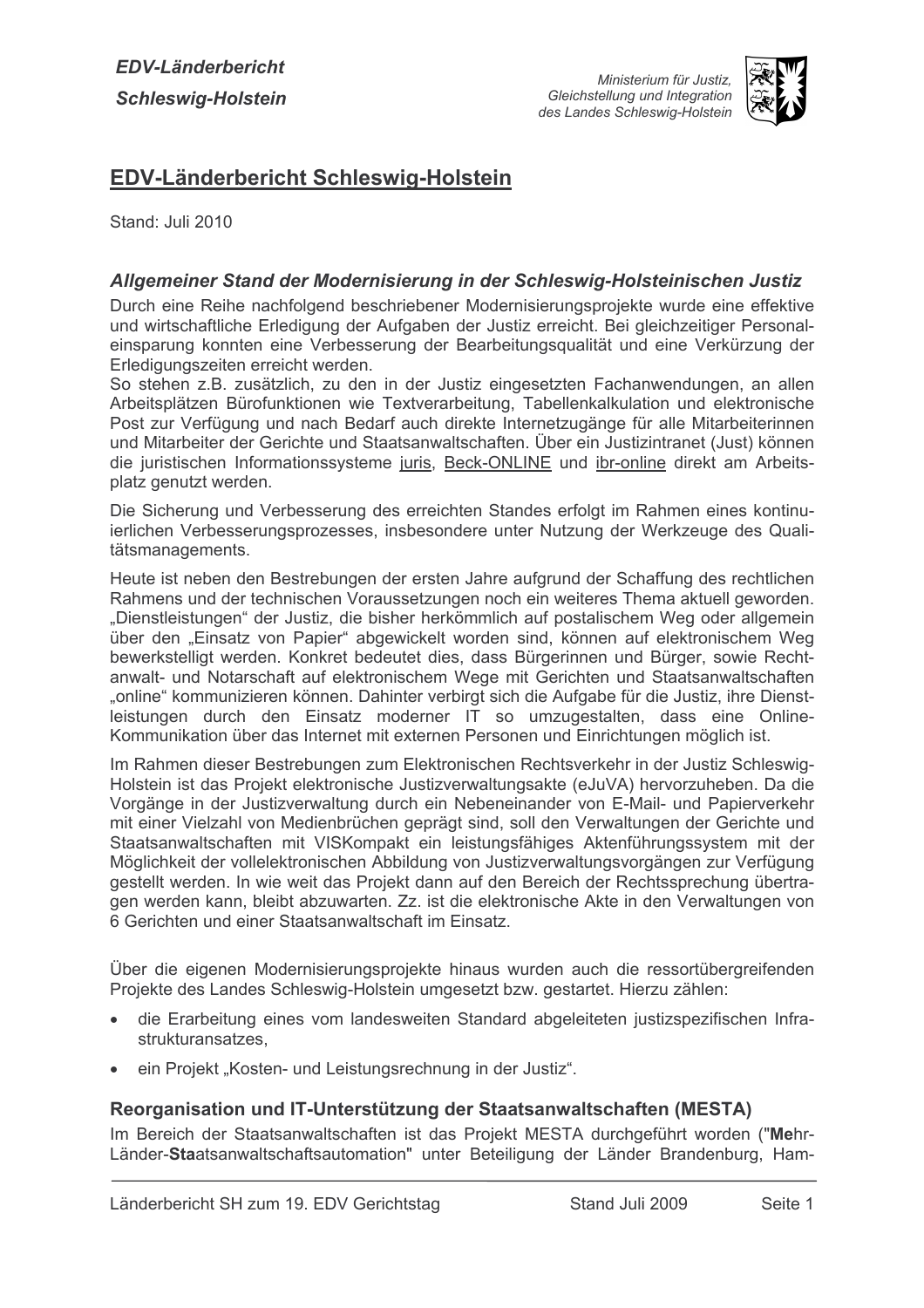

burg, Hessen, Nordhein-Westfalen und Schleswig-Holstein). Diese flächendeckende Automationsunterstützung der Staatsanwaltschaften hat das Anfang der 80er Jahre eingeführte Großrechnerverfahren GAST abgelöst. Ende 1998 konnte das Projekt abgeschlossen werden. Insgesamt wurden etwa 700 Arbeitsplätze bei allen vier Staatsanwaltschaften durch die Generalstaatsanwaltschaft umgestellt.

Die IT-Unterstützung bildet die Basis für umfassende Reorganisationen der Arbeitsabläufe in den Staatsanwaltschaften. MESTA ist eine umfassende Softwarelösung für die Unterstützung aller Arbeitsvorgänge in einer Staatsanwaltschaft. Sowohl bei der Erfassung von Taten und Delikten. Geschädigten und Beschuldigten als auch bei Auskünften. Gesetzesrecherchen und der fallspezifischen Korrespondenz assistiert MESTA leistungsstark und professionell.

Die Software MESTA ist eine herstellerunabhängige, modular aufgebaute Anwenderlösung, die sich bezüglich Hard- und Software ausschließlich auf Standardprodukte stützt. Die zukünftigen Investitionsentscheidungen der Landesjustizverwaltungen sind damit weitgehend frei von den Einflüssen der Herstellerfirmen, da der Wettbewerb bei der Beschaffung stärker zur Geltung kommt als bei speziellen Firmenlösungen.

Die Umsetzung aktueller Änderungs- und Ergänzungserfordernisse ist über einen mit Dataport – dem IT-Dienstleister der Länder Schleswig-Holstein und Hamburg – abgeschlossenen Pflegevertrag sichergestellt. So wird derzeit an einem technischen Redesign gearbeitet.

Aus der MESTA-Umgebung heraus wird die elektronische Kommunikation mit Registern und anderen Behörden, unter anderem seit Juni 1999 das "Zentrale Staatsanwaltschaftliche Verfahrensregister", betrieben.

Weitere Informationen zum Programm MESTA finden Sie im Internetangebot des beauftragten Softwareherstellers Dataport (www.dataport.de) unter "Produkte – Produktkatalog".

## Datenaustausch Polizei - Justiz

Insbesondere soll der Datenaustausch zwischen den Fachverfahren der Polizei (@rtus, IN-POL, ...) und denen der Justiz (MESTA, RaSch, ...) ermöglicht werden. Weiter sind durch neue rechtliche Rahmenbedingungen Einsichtnahmen in bisher für Polizei und Staatsanwaltschaft nicht zugängliche Informationssysteme gestattet worden, die es zu berücksichtigen gilt.

Dabei sind die Datenbanksysteme aufgezählt, die den jeweiligen Behörden zur Verfügung stehen sollten. Neben den Systemen bei Dataport (@rtus, INPOL-L, Lichtbild, Register (RaSch), Grundbuch (FOLIA), ...) sind auch die Systeme des BKA (DNA, Fahndung, ...) und des BfJ (ZStV) zu betrachten.

Durch die XJustiz-Schnittstelle in @rtus und den Zugriff der Polizei auf die Register der Justiz (Registerautomation, Grundbuch, ...) konnten die ersten Forderungen zur Kommunikation zwischen der Polizei und den Gerichten und Staatsanwaltschaften umgesetzt werden.

## Strukturreform in den Gerichten der ordentlichen Gerichtsbarkeit (MEGA)

Im Rahmen des von 1996 bis 2002 durchgeführten Projektes MEGA ("Mehrländer Gerichtsautomation") wurden Serviceeinheiten mit technischer Unterstützung durch die Fachanwendung MEGA gebildet und die Abläufe innerhalb der Gerichte gestrafft.

Der Projektabschluss fand in Form einer Organisationsuntersuchung statt. Die Ergebnisse der Untersuchung bilden die Basis für einen kontinuierlichen Verbesserungsprozess in den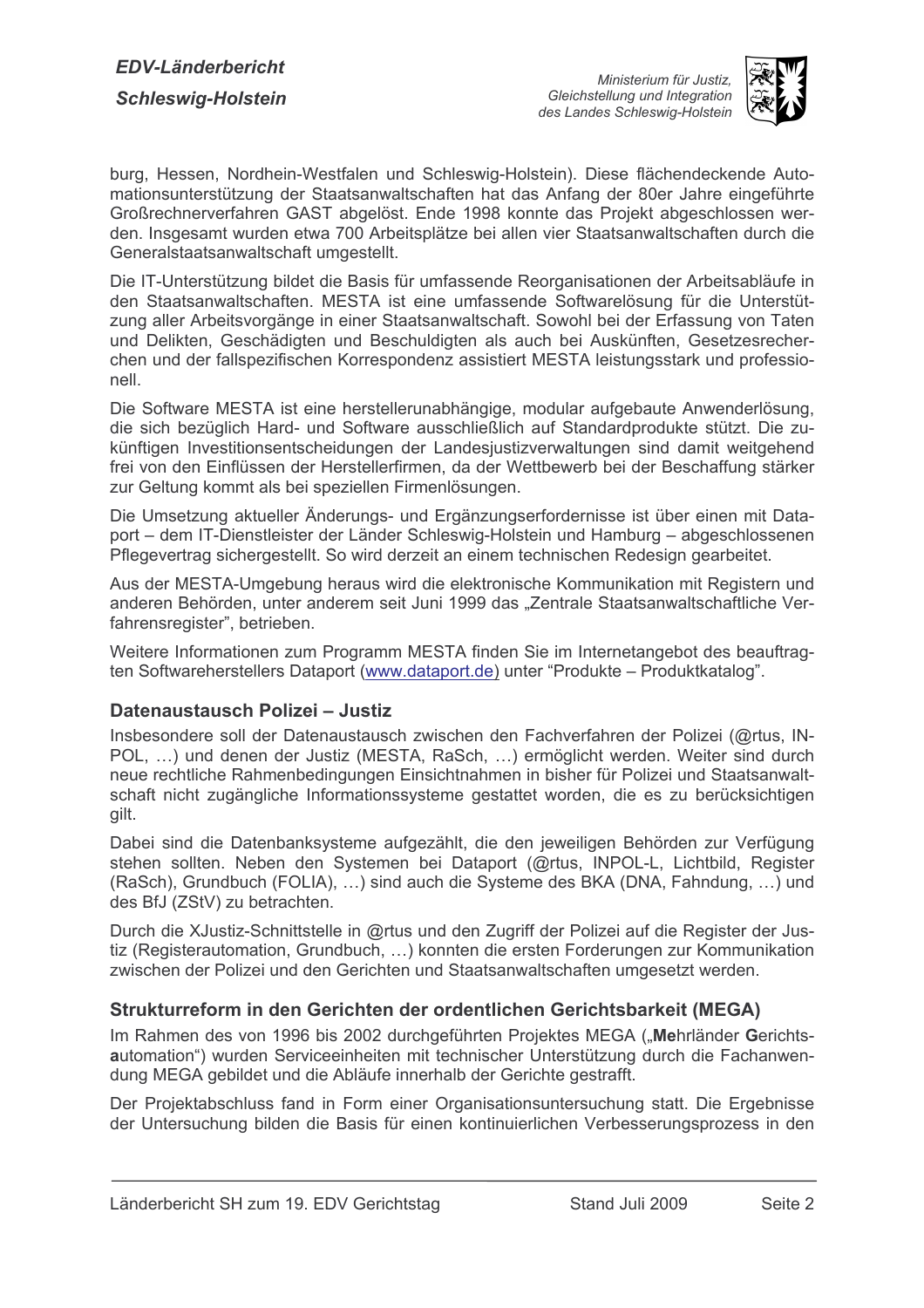

Gerichten, für den unter anderem die Instrumente des Qualitätsmanagements eingesetzt werden.

Die durch die Länder Brandenburg, Hamburg und Schleswig-Holstein entwickelte Fachanwendung MEGA unterstützt einen hohen Anteil der Aufgaben der ordentlichen Gerichte. Allein in den Amtsgerichten werden individuelle MEGA-Module für sechs Gerichtsbereiche angeboten. Dazu kommen Module für Landgericht (Zivil- und Strafsachen) und Oberlandesgericht (Zivil- und Familiensachen). Weitere Gerichtsbereiche werden mit grundlegenden Basisfunktionalitäten unterstützt.

Im Rahmen der bundesweiten Vereinheitlichung von Fachverfahren in der Justiz wird die Überlegung verfolgt, dass sich der Länderverbund MEGA mit anderen Länderverbünden zusammenschließt. So sind bereits die Länder Hamburg und Brandenburg dem forumSTAR-Verbund beigetreten. Auch in Schleswig-Holstein zeichnet sich Tendenz ab. dem forum-STAR-Verbund beizutreten.

#### **Elektronisches Grundbuch**

Parallel zu den Reorganisationsmaßnahmen in den Amtsgerichten und Staatsanwaltschaften im Rahmen der Projekte MEGA und MESTA waren die Vorarbeiten für die Einführung des elektronischen Grundbuchs aufgenommen worden. Auch die Arbeitsabläufe in den Grundbuchämtern sollen soweit wie möglich optimiert werden. Dies kann bei Beibehaltung des Papiergrundbuchs nicht erreicht werden. In Schleswig-Holstein werden zurzeit ca. 1.2 Millionen Grundbücher geführt. Ziele der Umstellung auf maschinelle Führung sind:

- Schaffung von Rahmenbedingungen zur Sicherung des Wirtschaftsstandortes Schleswig-Holstein:
- Verbesserung des Grundstücksverkehrs, der Dienstleistung für Bürger, für die Kreditinstitute und Investoren sowie für die Notare und Behörden, insbesondere die Katasterverwaltung:
- Beschleunigung des Grundbucheintragungs- und Mitteilungsverfahrens;  $\bullet$
- schnelle Auskunft aus dem Grundbuch durch unmittelbaren Zugriff auf Grundbuchdaten, insbesondere für Notare, Kreditinstitute und Behörden.

Nach umfangreichen Prüfungen und Bewertungen der drei vorhandenen bzw. sich in Entwicklung befindenden IT-Lösungen hat die Landesjustizverwaltung Schleswig-Holstein sich Mitte 2000 für eine Übernahme der Lösung FOLIA/EGB aus Baden-Württemberg entschieden

Mit FOLIA/EGB werden die Voraussetzungen geschaffen, die Grundbuchdaten durch eine Nacherfassung in strukturierter Form für die Bearbeitung in den Grundbuchämtern und für die Auskunft externer berechtigter Nutzer bereitzustellen. Die Sicherheit der Daten wird (erstmals für ein elektronisches Grundbuch in Deutschland) durch digitale Signaturen mit Smartcards gewährleistet, die bisherige handschriftliche Unterschrift durch die verantwortlichen Beamtinnen und Beamten ersetzen.

Ende 2001 wurde mit der Einführung von FOLIA/EGB in Schleswig-Holstein begonnen. Bis Ende 2006 wurden alle Grundbuchämter ausgestattet und umgestellt. Die Realisierung eines zentralen Archivierungs- und Internet-Auskunftssystems ist technisch abgeschlossen und freigegeben worden. Details zum Auskunftsverfahren finden sich unter www.grundbuchsh.de.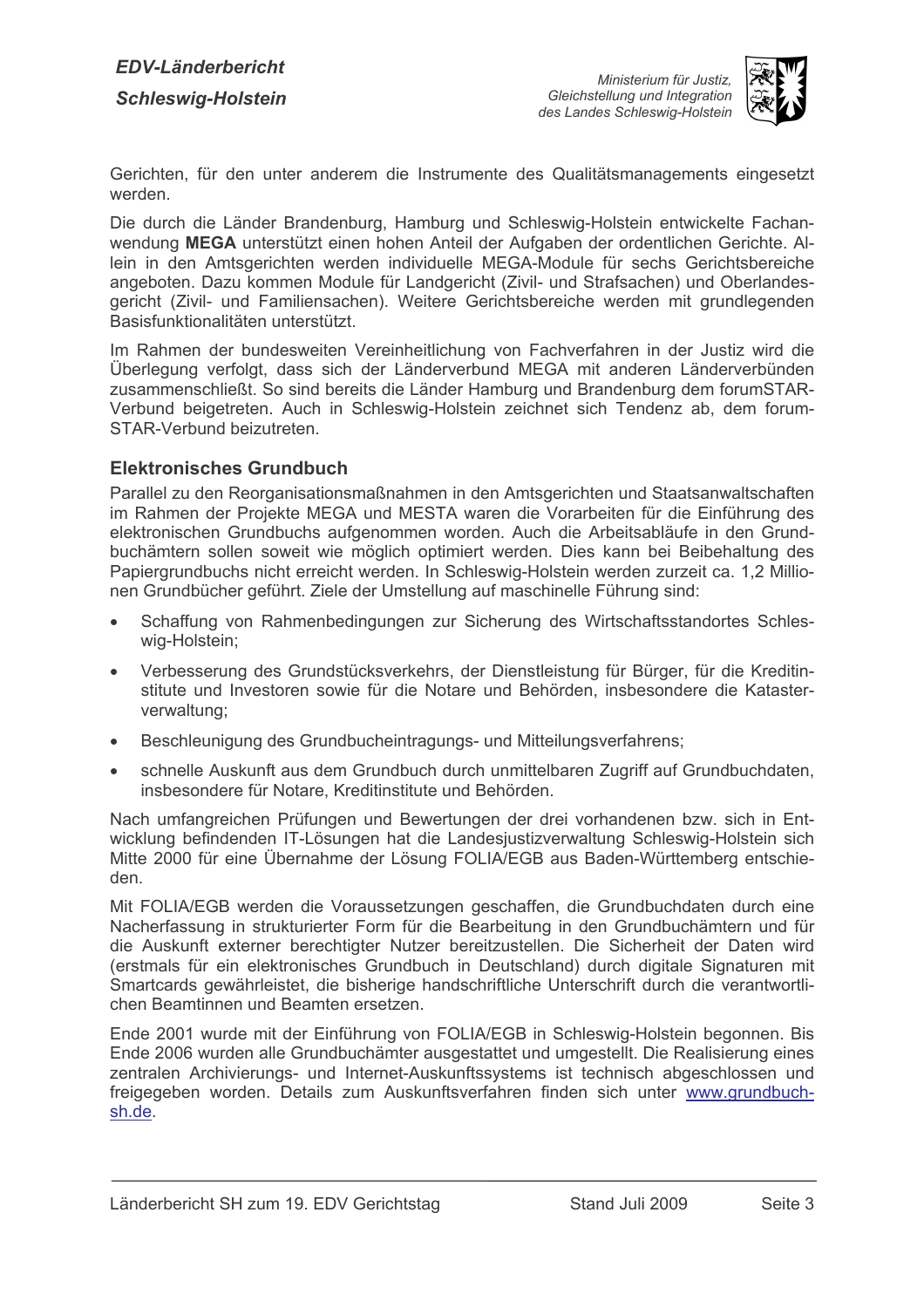

Wie alle anderen Bundesländer arbeitet Schleswig-Holstein aktiv am Redesign-Projekt für das zukünftige Datenbankgrundbuch mit.

Ausführliche Informationen zu FOLIA/EGB finden Sie im Internet bei unserem Projektpartner Baden-Württemberg unter www.elektronisches-grundbuch.de.

## **Registerautomation**

Das schwerpunktmäßig beim Amtsgericht Kiel für das Land Schleswig-Holstein durchgeführte Projekt RaSch (Registerautomation Schleswig-Holstein") erzielt die Umorganisation der Registergerichte bei gleichzeitiger Einführung der elektronischen Registerführung. Das Projekt ist weit vorangeschritten. Das Amtsgericht Kiel startete im Juli 2004 als erstes elektronisches Registergericht des Landes; das Amtsgericht Flensburg folgte im Februar 2005. Bis Ende 2005 wurden sämtliche Registergerichte auf elektronische Registerführung umgestellt. Mit Einführung der elektronischen Registerführung einher geht die Konzentration der Registergerichte auf vier Standorte.

Als Fachanwendung wurde nach ausführlicher Bewertung der in Frage kommenden Produkte die Registerautomationssoftware Aureg gewählt, die im Auftrag der Länder Berlin, Brandenburg und Schleswig-Holstein entwickelt wird. Diesem Entwicklungsverbund ist das Land Bremen beigetreten. Die Fachanwendung Aureg erfüllt die fachlichen Anforderungen der Registergerichte in besonderem Maße. Sie ist durch ihren modularen Aufbau und den Einsatz moderner Technologien gut erweiterbar und daher für zukünftig zu erwartende rechtliche oder organisatorische Änderungen gerüstet.

Weiter dient das Projekt Registerautomation auch als Motor für allgemeine Modernisierungsvorhaben im Bereich IT der Justiz in Schleswig-Holstein. So wird seit der Umsetzung der SLIM IV-Richtlinie ein elektronischer Briefkasten und ein Dokumentenmanagementsystem eingesetzt, also eine komplette elektronische Akte geführt. Diese IT-Infrastrukturen werden zz. auf einen allgemeinen Einsatz in der Justiz untersucht. So sind z.B. die Vorgänge in der Justizverwaltung durch ein Nebeneinander von eMail- und Papierverkehr mit einer Vielzahl von Medienbrüchen geprägt. Vor diesem Hintergrund soll den Verwaltungen der Gerichte und Staatsanwaltschaften mit VisKompakt ein leistungsfähiges Aktenführungssystem zur Verfügung gestellt werden mit der Möglichkeit der vollelektronischen Abbildung von Justizverwaltungsvorgängen.

## **Automatisiertes Mahnverfahren**

Die Mahnverfahren in den schleswig-holsteinischen Amtsgerichten wurden bis zum September 2002 nur auf der Basis von Papieranträgen und auf manuelle Art und Weise bearbeitet.

Seit dem 16.09.2002 wird das automatisierte Mahnverfahren (AMV) in landesweiter Zuständigkeit des Amtsgerichts Schleswig als zusätzliche Alternative mit erheblichen Vorteilen zum papiergestützten Verfahren angeboten, d.h. Antragsteller können Mahnbescheids- und Folgeanträge über elektronischen Datenaustausch, über Datenträgeraustausch oder durch Einstieg in den Bereich "E-Justice" mit signaturgesetzes-konformer Datenübermittlung über das EGVP bei Gericht einreichen. Dieses Verfahren richtet sich an Großantragssteller mit Sitz in Schleswig-Holstein, die zu diesem Verfahren zugelassen sind.

Mit dem automatisierten Mahnverfahren werden diese Verfahren entsprechend §§ 688 ff. ZPO grundsätzlich in durchgehend automatisierten Arbeitsgängen abgewickelt. Manuelle Eingriffe sind bis zum Abschluss des Verfahrens im Regelfall nicht erforderlich.

Am 01.11.2006 wurden die Vollautomation und die vollständige Zentralisierung der Mahnverfahren eingeführt. Dadurch wird das Mahnverfahren noch effizienter, rationeller und zügiger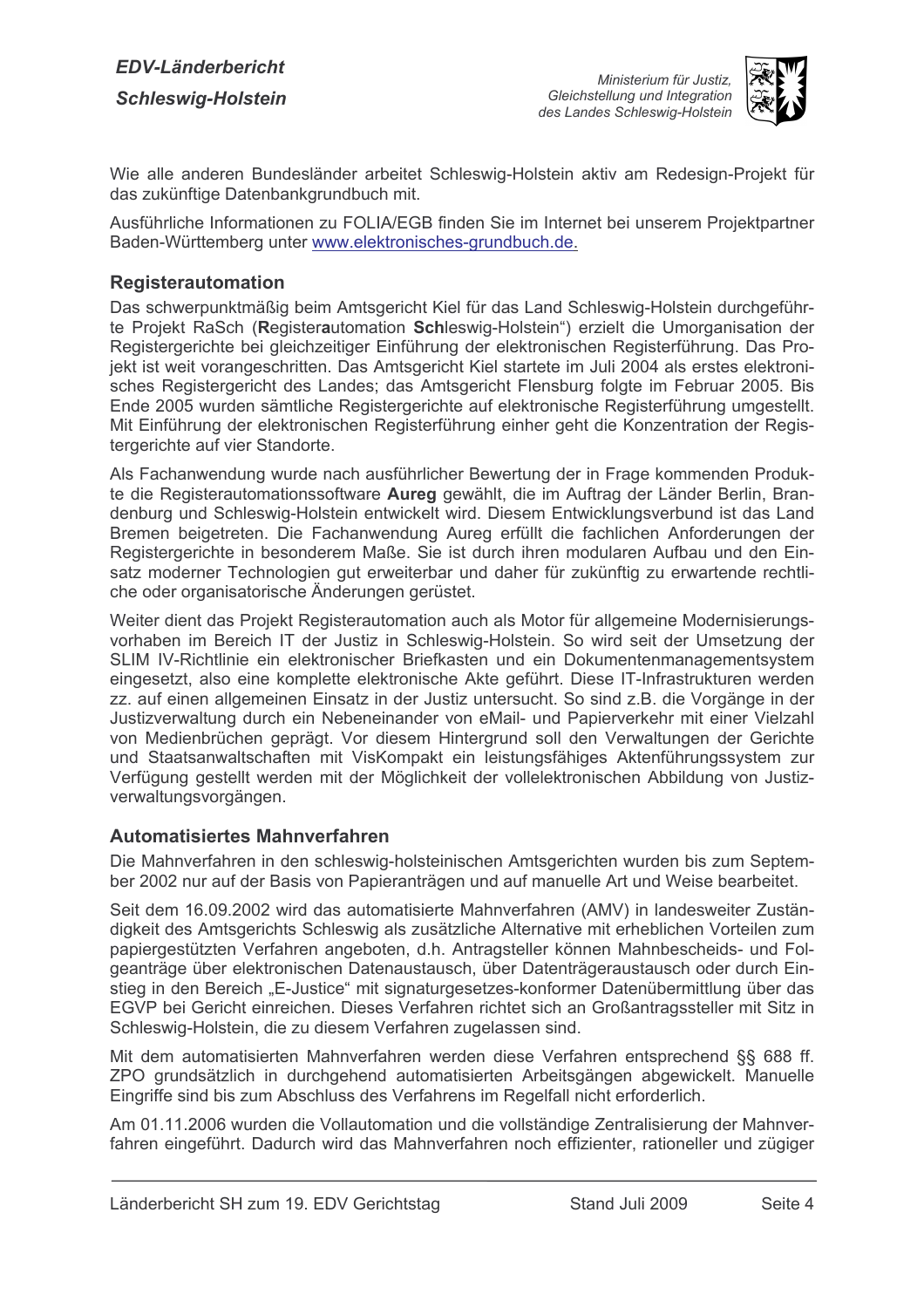

gestaltet. Seit der Vollautomation gibt es in Schleswig Holstein nur noch ein einziges Gericht zur Bearbeitung der Mahnsachen; das Amtsgericht Schleswig.

#### **Sozialgerichtsbarkeit**

Wie im MEGA-Projekt sind auch in der Sozialgerichtsbarkeit (Landessozialgericht und 4 Sozialgerichte) strukturelle Änderungen im Bereich der Geschäftsstellen und der Kanzlei vorgenommen worden, indem die sog. Serviceeinheiten gebildet wurden. So besteht in der Sozialgerichtsbarkeit zz. mit rd. 200 PC-Arbeitsplätze eine Vollausstattung.

Diese neue Ablauf- und Aufbauorganisation wurde seit 1996 durch die Software LISA-NT im Bereich der Serviceeinheiten flankiert. Anfang 2006 stellte die Sozialgerichtsbarkeit auf EU-REKA-Fach um. Zudem kommt in der Bücherei des Landessozialgerichts das fachspezifische EDV-Verfahren Allegro zum Einsatz.

Weitere Informationen über die Sozialgerichtsbarkeit des Landes Schleswig-Holstein finden Sie unter http://www.lsg.schleswig-holstein.de/.

#### Verwaltungsgerichtsbarkeit

Die etwa 145 Arbeitsplätze beim Oberverwaltungsgericht und Verwaltungsgericht wurden mit IT-Unterstützung ausgestattet.

Verbesserte Unterstützungsmöglichkeiten durch ein Gerichtsautomationsprogramm wurden 1999 bewertet. Auf dieser Basis wurde das unter Federführung des Landes Niedersachsen entwickelte Programm EUREKA-Fach eingeführt.

#### **Finanzgerichtsbarkeit**

Im Finanzgericht Schleswig-Holstein ist die IT-Ausstattung bei allen möglichen Arbeitsplätzen erfolgt. Eine Vernetzung wurde im ersten Halbjahr 2002 realisiert.

Die Fachanwendung EUREKA-Fach wurde im Schleswig-Holsteinischen Finanzgericht mit Beginn des Jahres 2003 eingeführt.

## Arbeitsgerichtsbarkeit

In der Arbeitsgerichtsbarkeit in Schleswig-Holstein ist die IT-Ausstattung auf allen Arbeitsplätzen erfolgt. Im Länderverbund mit der Arbeitsgerichtsbarkeit in Baden-Württemberg wird die Fachanwendung FOKUS eingesetzt.

Zusätzlich können seit dem 01. Mai 2009 in Verfahren vor dem Landesarbeitsgericht und allen anderen Arbeitsgerichten insbesondere Rechtsanwälte auf elektronischem Weg rechtswirksam Klagen erheben, Anträge stellen und Schriftsätze einreichen.

Für das Landesarbeitsgericht und alle Arbeitsgerichte in Schleswig-Holstein sind jetzt über eine virtuelle Poststelle sichere Übertragungswege und Verfahren, die eine eindeutige Identifikation der Beteiligten ermöglichen sowie abgestimmte Datenformate, die eine automatisierte Weiterverarbeitung übermittelter Verfahrensdaten beim Empfänger ermöglichen, gewährleistet.

Um am elektronischen Rechtsverkehr teilnehmen zu können, müssen die Verfahrensbeteiligten das Elektronische Gerichts- und Verwaltungspostfach (EGVP) eröffnen.

#### **Justizvollzug**

Im Rahmen eines Kooperationsverbundes zur gemeinsamen IT-Verfahrensentwicklung und pflege für den Strafvollzug wurde BASIS als länderübergreifende Plattform zu einer integrierten Gesamtlösung erweitert und eingeführt. Es stellt eine komplette IT-Organisationslösung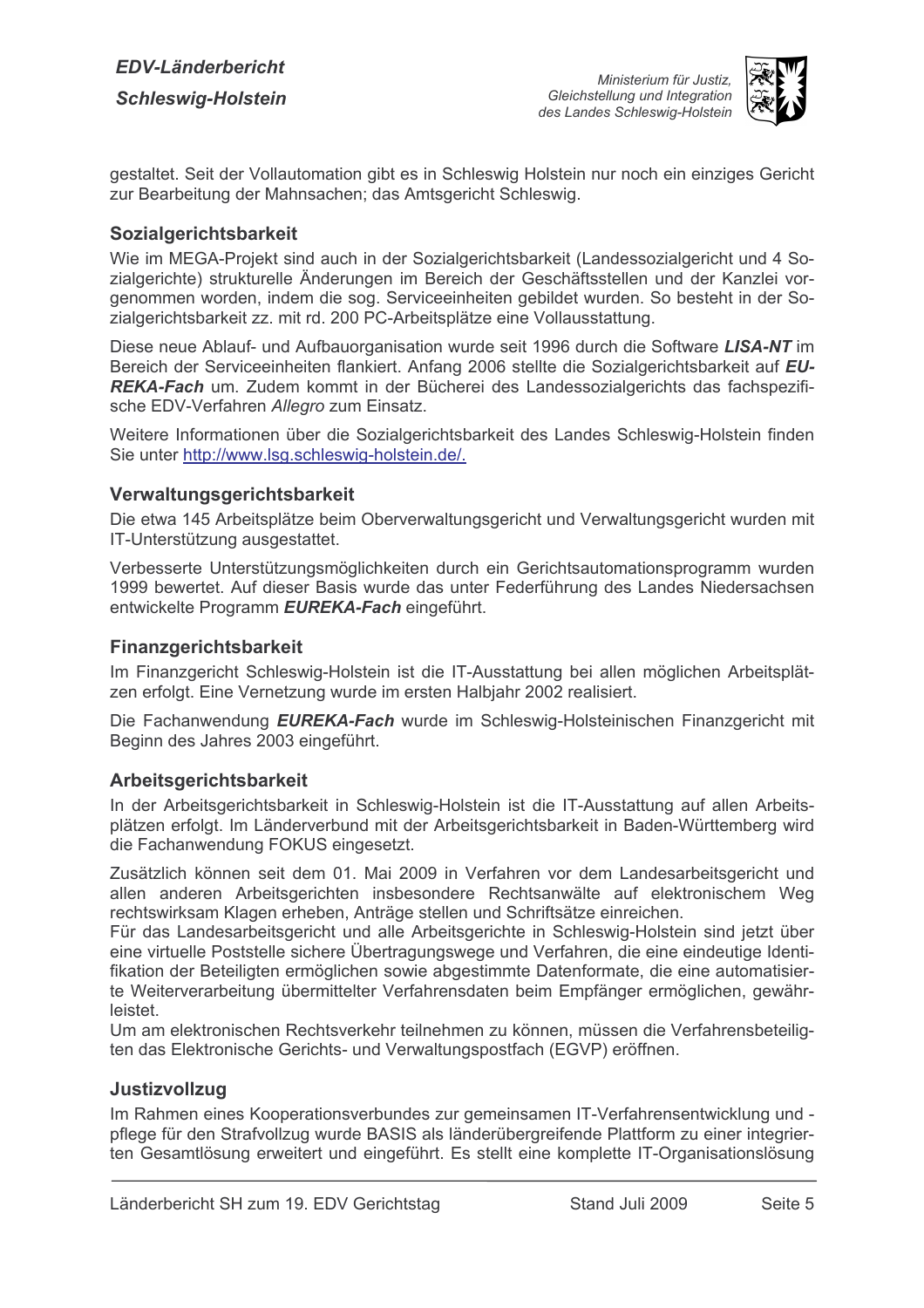

zur Abwicklung und Unterstützung aller Aufgaben in Verwaltung und Vollzug einer Justizvollzugsanstalt dar.

Die Migration nach BASIS-WEB ist schrittweise bis 2011 in Schleswig – Holstein geplant.

Neben notwendigen Ersatzbeschaffungen finden auch noch Erstausstattungsmaßnahmen für IT-Arbeitsplätze statt.

## **Bewährungshilfe**

Bundesweite Befragungen und Untersuchungen zur Klientel der Bewährungshilfe bestätigen, dass die Anzahl der Probanden seit Mitte der 90er Jahre des vergangenen Jahrhunderts kontinuierlich gestiegen ist. Zugleich weisen die Probanden eine umfangreichere und vielschichtigere Problematik als noch vor 10-15 Jahren auf. Die Bewährungshilfe sieht sich also in quantitativer wie qualitativer Hinsicht einer zunehmend größeren Problematik gegenüber, die aufgrund der gewaltigen Haushaltsprobleme aller Länder auch nicht mehr nach dem früher geltenden Prinzip "Anstieg der Probandenzahlen = Personalverstärkung in der Bewährungshilfe" aufgefangen werden kann.

Die EDV in der Bewährungshilfe soll deren Effizienz verbessern, indem die vorhandenen Ressourcen Arbeitszeit und Leistungspotenzial dort zum Einsatz kommen, wo die professionelle Sozialarbeit als Bestandteil einer sozialen Strafrechtspflege dies für erforderlich hält, vorrangig in der direkten und unmittelbaren Arbeit mit der straffälligen Klientel. Der Anteil, der bislang ein überproportional hohes Maß an Verwaltungstätigkeiten sowohl bei den sozialpäd. Fachkräften als auch bei deren assistierenden Diensten beansprucht, muss dringend reduziert werden.

Um dieser auch bundesweit zunehmend geforderten Diskussion zu Fragen der verbesserten EDV-Ausstattung in der Bewährungshilfe Rechnung zu tragen, beauftragte die BLK für Datenverarbeitung und Rationalisierung im Frühjahr 2001 die Länder zur Erstellung einer Konzeption "EDV-Lösung für die sozialen Dienste der Justiz".

Vor diesem Hintergrund ist "Ausstattungsoffensive EDV in der Bewährungshilfe in Schleswig-Holstein" ein Schritt zur Professionalisierung dieses ambulanten sozialen Dienstes der Justiz. Die erwünschte zeitgemäße EDV-Ausstattung in der hiesigen BwH schafft die Voraussetzung für einen effizienteren Ressourceneinsatz und erhöht nicht zuletzt die Arbeitszufriedenheit aller in der Bewährungshilfe tätigen Mitarbeiterinnen und Mitarbeiter. Als Software wurde das Programm SoPart der Firma GAUSS beschafft und konnte bis Anfang 2008 im Rahmen der WTS-Lösung ABS von Dataport auf jedem Arbeitsplatz der BwH und auch der Gerichtshilfe eingeführt werden.

## Verbesserung des Informationsaustausches innerhalb der Justiz

Die Ausstattung der Arbeitsplätze in der Justiz mit Informationstechnik zieht immer weitere Kreise. Das Informationsbedürfnis der Mitarbeiterinnen und Mitarbeiter in der Justiz nimmt ebenfalls zu.

Im Rahmen eines Konzeptes zum Aufbau eines internen, elektronischen Informationssystems mit den Mechanismen des Internets sollen diese Entwicklungen verknüpft werden.

Ein solches Intranet mit dem Namen JUST wird für die Justiz aufgebaut. In dieses System fließen die bestehenden Intranets beim Oberlandesgericht und der Generalstaatsanwaltschaft ein. Ziel ist es, einen übergreifend verfügbaren Informationspool zur Verfügung zu stellen, auf den alle mit IT ausgestatteten Mitarbeiterinnen und Mitarbeiter der Justiz zugreifen können. Deshalb hat die Offenheit der Information Vorrang: Informationen, die nur von einem kleinen Personenkreis zur Kenntnis genommen werden dürfen, sind in einem ersten